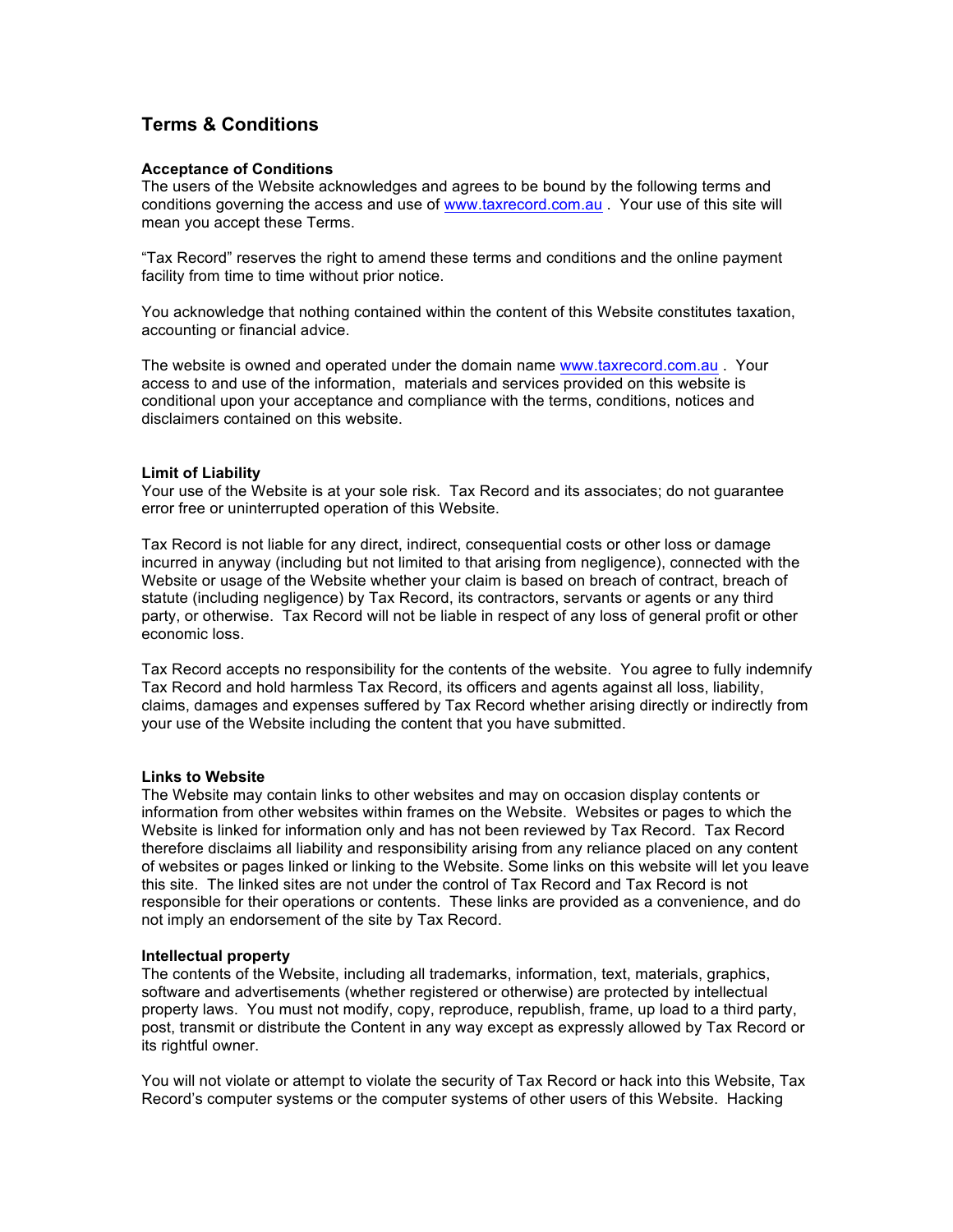means unauthorised access, malicious damage and/or interference and includes mail bombing, propagating viruses, worms or other types of malicious programs, deliberate attempts to overload a computer system, broadcast attacks or any other method designed to damage or interfere with the operation of a computer system or website.

Tax Record owns all proprietary and intellectual property rights in the web site and the software and other material underlying and forming part of the services and the website. You agree not to adapt, reproduce, copy, store, distribute, print, display, perform, publish or create derivative works from any part of this web site without our written permission.

ANY ATTEMPT TO DELIBERATELY DAMAGE THE WEBSITE OR TO OTHERWISE UNDERMINE THE LEGITIMATE OPERATION OF SUCH, MAYBE A VIOATION OF CRIMINAL AND CIVIL LAWS AND SHOULD SUCH AN ATTEMPT BE MADE, WHETHER SUCCESSFUL OR NOT, TAX RECORD RESERVES THE RIGHT TO SEEK DAMAGES TO THE FULLEST EXTENT PERMITTED BY LAW.

#### **Privacy & Security**

Your access of this website constitutes acceptance of our Privacy & Security Policy.

#### **Governing Law**

This Website is governed by the laws of Australia and the Australian Courts will have exclusive jurisdiction over any claim arising from or related to a visit to the Website. This website is operated and provided from Australia. Your use of this website is governed by the laws of New South Wales, Australia.

This website may be accessed throughout Australia and overseas. Tax Record makes no representations that the content of this website complies with the laws (including intellectual property laws) of any country outside Australia. If you access this website from outside Australia, you do so at your own risk and are responsible for complying with the laws in the place where you access this website.

#### **Legal Disclaimer**

Use of this website is subject to the terms of this Legal Disclaimer, as amended from time to time. If you do not agree to these terms, you should immediately cease using this website.

The terms of this Legal Disclaimer do not exclude, restrict or modify the application of any provision of the Australian Consumer Law whether applied as a law of the Commonwealth or any State or Territory of Australia, where to do so would contravene the ACL, or, cause any part of this Legal Disclaimer to void.

Subject to the above and to the extent permitted by law Tax Record makes no representations, condition or warranties of any kind, express or implied as to the operation or results of this website, or accuracy, correctness or reliability of the information, content or documentation available on this website. Tax Record shall not be liable for any direct, indirect, or consequential damages whatsoever including loss of use, data, or profits, whether arising in contract, negligence, equity or under statute as a result of or in connection with the use of this website or documentation, or information available on this website.

Some jurisdictions do not allow the exclusion or limitation of implied warranties or of liability for incidental or consequential damages, so the above limitations or exclusions may not apply to you. In the event that any of the above limitations or exclusions are held to be unenforceable, Tax Record's total liability shall not exceed the amount of the fee you have paid.

The documents published on this website could include technical inaccuracies or typographical errors. The information presented on this website is changed periodically, and Tax Record may